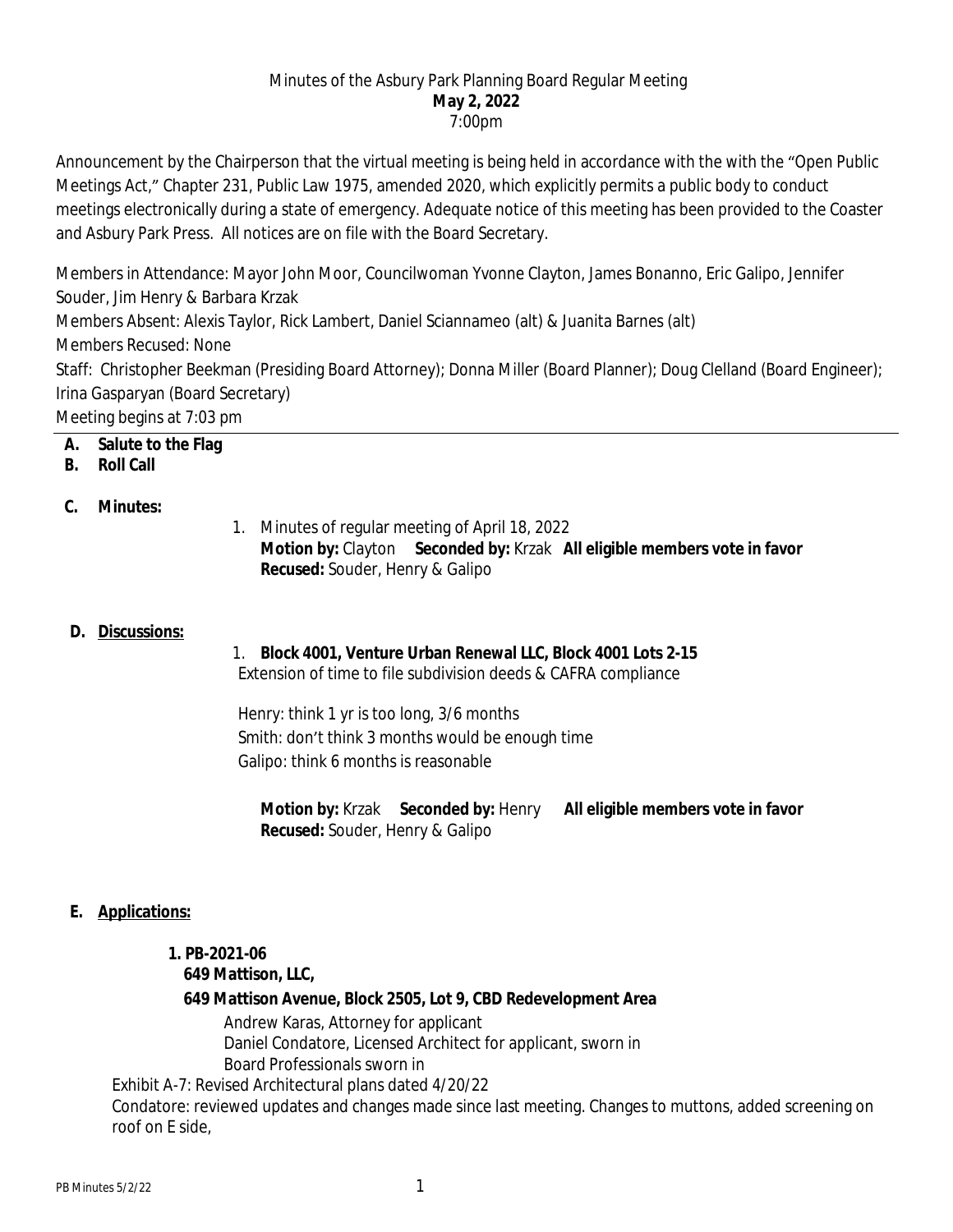Galipo: This is assembly creating, not custom designed pieces

Condatore: if look at top of arches, there is finished brick, behind is structural brick, when put new windows in, all brick was cleaned up. In order to push window back and recess, would need to break up all brick. Badly damaged wood,

Exhibit A-8: Photos of site

Karas: when looking at the windows not a simple replacement process?

Condatore: yes correct, can't simply change out the windows

Krzak: I personally am disappointed cant recess those windows

Karas: would require all new windows, change of interior tenant's work

#### Open to public Q's

Werner Baumgartner: why were original windows removed in first place

Karas: removed for a tenant to do business on Mattison ave

Close Public Q's

Carter Sackman, applicant, sworn in

Sackman: important for business to engage the street, glazing is important for a commercial business. I think this is a great mix & harmony of 2 things. Understand its subjective, but think you will be pleased.

Moor: by changing windows how much sq ft of light did it really change?

Sackman: there was a lot that was kept, columns, elements

Karas: those structures, including steinbach building, had windows that were replaced. There are stipulations in the plan to have certain percentage of glazing

Galipo: the procedure should be different,

Karas: you plan has in there a façade committee

Galipo: this board needs to make a plan for the future so that this does not happen. Your experience

Krzak: lets take this as a large lesson for the future

Henry: glad brought up uez guidelines- cant agree w architect opinion that met the UEZ guidelines- spent a lot of time developing these.

Karas: UEZ guidelines are somewhat subjective- state comparable not exact replacement

Open to Public Q's No Questions from public Close Public Qs

Karas: concludes presentation

Krzak: Best that I can tell as for conditions- mullions on windows, door changes,

Souder: think there could have been other changes to bring more light to room. Also talking about engagement, Its lovely inside but I think we are all mourning the loss of features

Clayton: its unfortunate that

Krzak: also that approval comes from the right place

Galipo: you bring value to the projects you work on. Plea that maybe next time would agree to get a consultation before work

Karas: process important, especially when have tenants waiting to get in

Moor: just as long as professionals agree that everything has been addressed Miller: what are

Krzak: want to make sure that within the resolution that we as a board did not make a decision about historic guidelines

### **Motion to approve application with conditions discussed**: Bonanno

**Seconded by:** Moor Opposed by: Henry